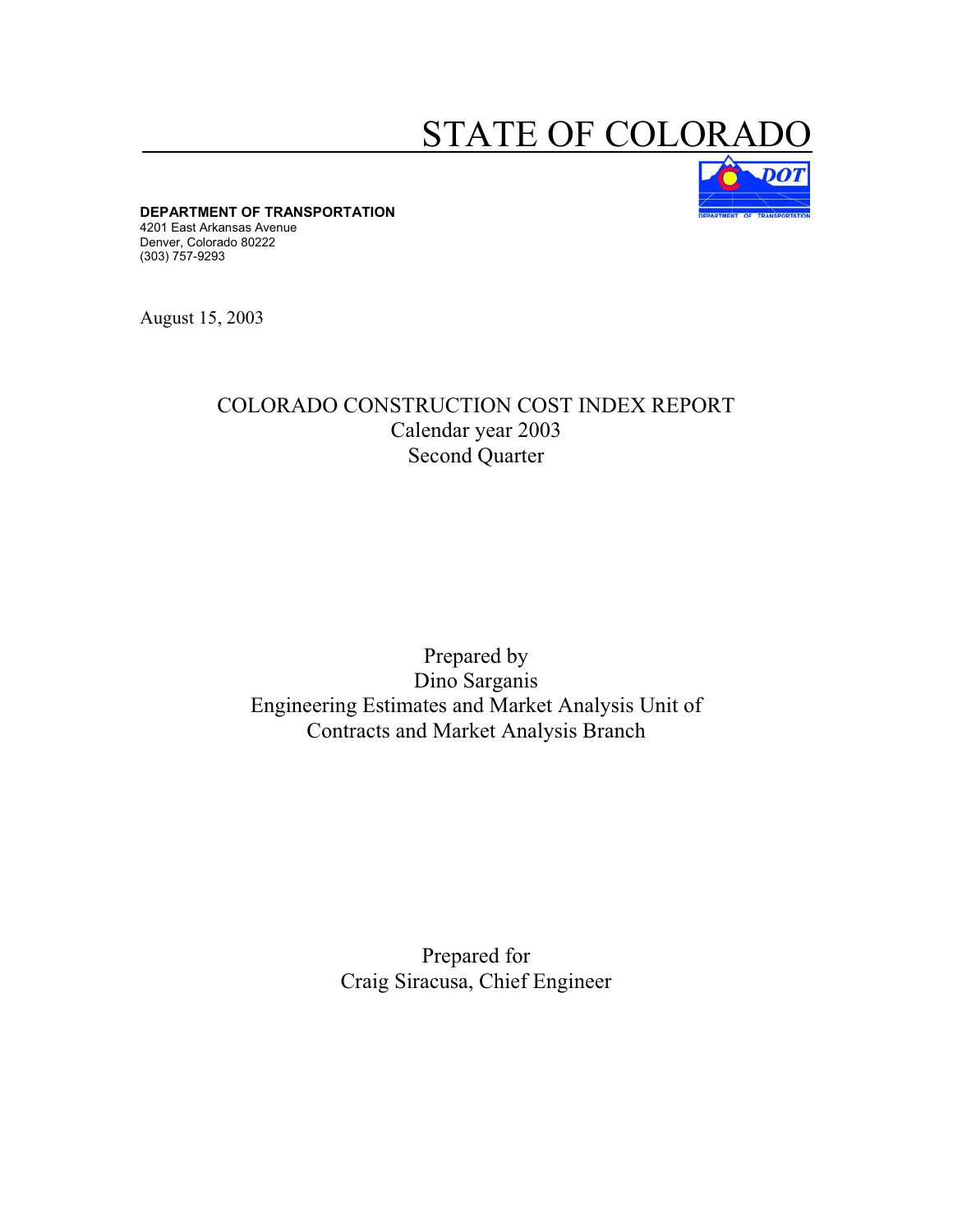# STATE OF COLORAL



**DEPARTMENT OF TRANSPORTATION**  4201 East Arkansas Avenue Denver, Colorado 80222 (303) 757-9293

#### SUMMARY

#### CONSTRUCTION COST INDEX FOR SELECTED HIGHWAY CONSTRUCTION ITEMS

#### 2nd QUARTER ENDING June 30, 2003

NOTE: All information shown in this publication was assembled using 1987 as the base year.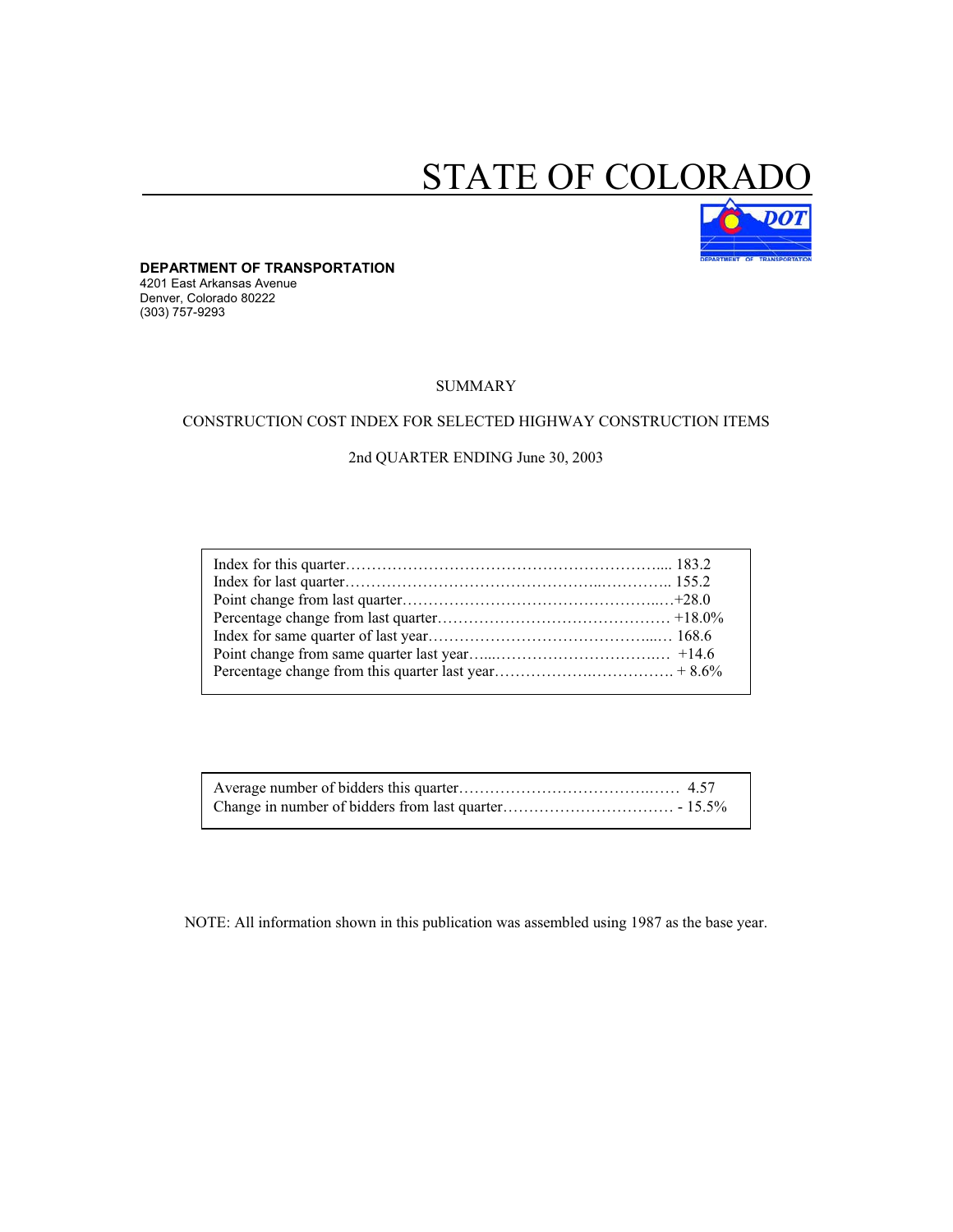| <b>Project Amount</b>            |    |     | No. of Projects No. of Bidders Total Contract Amt. Avg. # of Bids |     |
|----------------------------------|----|-----|-------------------------------------------------------------------|-----|
| \$0.00 to \$49,999.99            | 4  | 19  | \$140,445.10                                                      | 4.8 |
| \$50,000.00 to \$99,999.99       | 3  | 15  | \$212,090.50                                                      | 5.0 |
| \$100,000.00 to \$249,999.99     | 4  | 18  | \$815,253.60                                                      | 4.5 |
| \$250,000.00 to \$499,999.99     | 13 | 56  | \$4,822,798.57                                                    | 4.3 |
| \$500,000.00 to \$999,999.99     | 8  | 34  | \$6,449.586.63                                                    | 4.3 |
| 1,000,000.00 to \$2,499,999.99   | 11 | 49  | \$17,925,620.28                                                   | 4.5 |
| 2,500,000.00 to \$4,999,999.99   | 7  | 34  | \$23,514,336.14                                                   | 4.9 |
| 5,000,000.00 to \$9,999,999.99   | 1  | 8   | \$6,157,808.95                                                    | 8.0 |
| 10,000,000.00 to \$19,999,999.99 | 0  |     |                                                                   |     |
| 20,000,000.00 to \$49,499,999.99 | 0  |     |                                                                   |     |
| 50,000,000.00 or Greater         | 0  |     |                                                                   |     |
| <b>Total</b>                     | 51 | 233 | \$60,037,939.77                                                   |     |

## *Summary Report for all the projects awarded between 4/1/2003 And 6/30/2003*

**The number of bidders on all projects awards during this period averaged 4.57 bidders per contract. Average cost per project is \$1,177,214.51** 

| 2nd Ouarter 2002 CCI Items:         | \$25,466,231,54                    |  |
|-------------------------------------|------------------------------------|--|
|                                     | ---------------------- = $42.42\%$ |  |
| 2nd Ouarter All Construction Items: | \$60,037,939.77                    |  |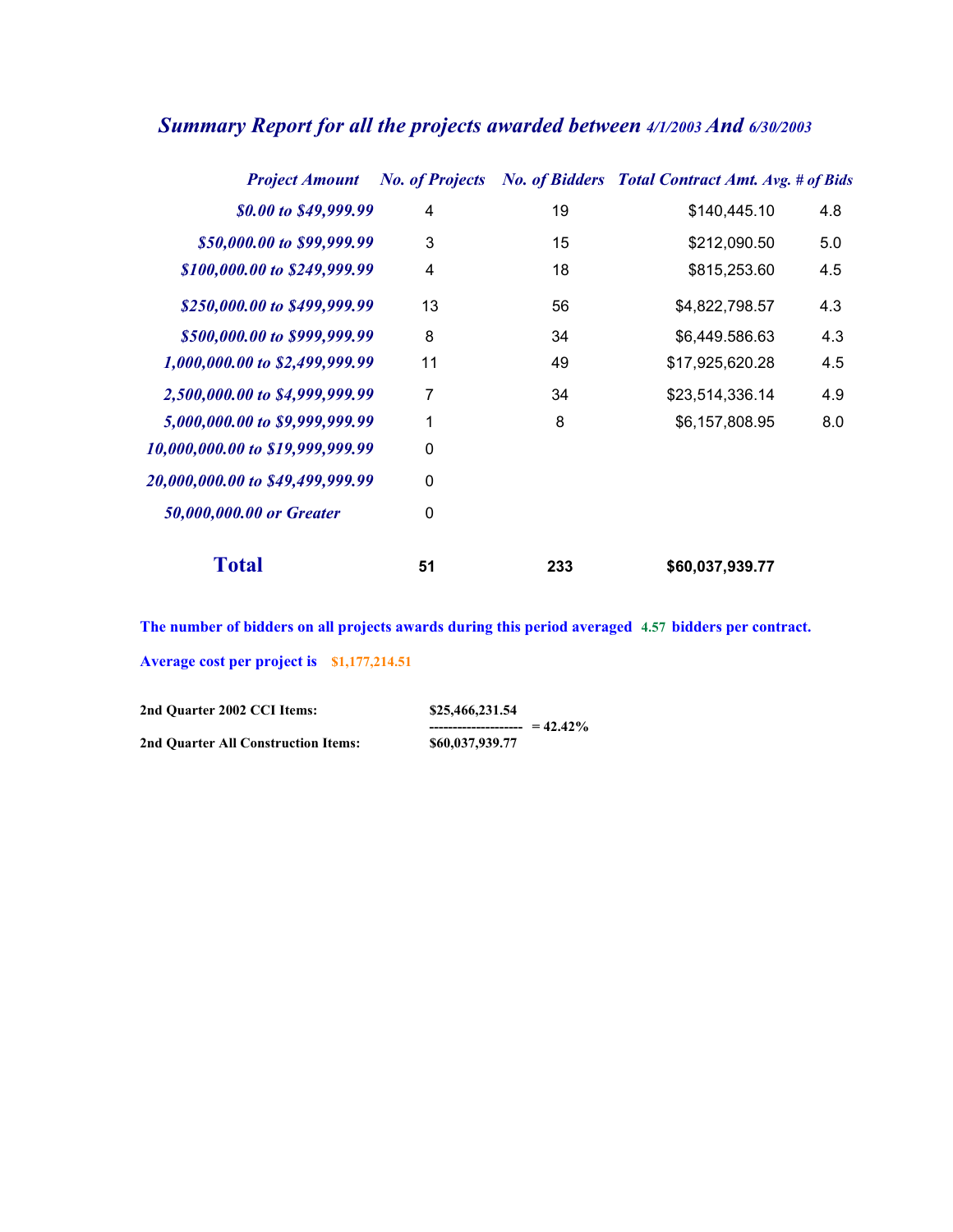| <b>ITEM CODE</b>                                                                                                                                      | # OF ITEM      | <b>QUANTITY</b>             | <b>PRICE</b>                  | <b>UNIT PRICE</b>              | <b>INDEX</b> |
|-------------------------------------------------------------------------------------------------------------------------------------------------------|----------------|-----------------------------|-------------------------------|--------------------------------|--------------|
| 203-00000 To 203-00060<br>203-00062 To 203-00210<br>203-00400 To 203-00500                                                                            | 30             | English (CY)<br>294,247.00  | \$2,943,184.29                | \$10.00                        |              |
| 203-01020 To 203-01030<br>209-00000 To 209-00050                                                                                                      | 0              | Metric (CM)<br>0.00         | \$0.00                        | \$0.00                         |              |
| <b>UNCLASSIFIED EXCAV (CIP)</b>                                                                                                                       | 30             | 294,247.00 <sup>CY</sup>    | \$2,943,184.29                | \$10.00                        | 404.8        |
| 403-01000,<br>403-00720,<br>403-01010,<br>403-02000.<br>403-09121 To 403-09500                                                                        | 98             | English (TON)<br>499,522.14 | \$20,155,601.90               | \$40.35                        |              |
| 403-31300 To 403 36447<br>403-91401 To 403-95353<br>411-03100 To 411-03355<br>411-10010 To 411-90010 (Gal/Lit)<br>Gallon & Liter are converted to Ton | 0              | Metric (MT)<br>0.00         | \$0.00                        | \$0.00                         |              |
| <b>HOT BIT. PAVEMENT (H_A)</b>                                                                                                                        | 98             | 499,522.14 T                | \$20,155,601.90               | \$40.35                        | 174.9        |
| 412-00000 To 412-00050                                                                                                                                | $\overline{7}$ | English (SY)<br>14,189.75   | \$619,869.09                  | \$43.68                        |              |
| 412-00700 To 412-01352<br>412-03000 To 412-03000                                                                                                      | 0              | Metric (SM)<br>0.00         | \$0.00                        | \$0.00                         |              |
| <b>CONCRETE PAVEMENT (9")</b>                                                                                                                         | $\overline{7}$ | 14,189.75 <sup>SY</sup>     | \$619,869.09                  | \$43.68                        | 327.0        |
|                                                                                                                                                       |                |                             | <b>SURFACING TOTAL INDEX</b>  |                                | 189.9        |
| 509-00000 To 509-00000                                                                                                                                | $\overline{2}$ | English (LB)<br>396,624.00  | \$122,757.50                  | \$0.31                         |              |
|                                                                                                                                                       | 0              | Metric (KG)<br>0.00         | \$0.00                        | \$0.00                         |              |
| <b>STRUCTURAL STEEL</b>                                                                                                                               | $\overline{2}$ | 396,624.00LB                | \$122,757.50                  | \$0.31                         | 36.3         |
| 601-01022 To 601-01022                                                                                                                                | 15             | English (CY)<br>3,773.40    | \$1,237,086.51                | \$327.84                       |              |
| 601-01030 To 601-01060<br>601-03030 To 601-05064                                                                                                      | 0              | Metric (CM)<br>0.00         | \$0.00                        | \$0.00                         |              |
| <b>STRUCTURAL CONCRETE</b>                                                                                                                            | 15             | 3,773.40 <sup>CY</sup>      | \$1,237,086.51                | \$327.84                       | 150.9        |
| 602-00000 To 602-00000                                                                                                                                | 19             | English (LB)<br>622,527.00  | \$387,732.25                  | \$0.62                         |              |
| 602-00020 To 602-00020                                                                                                                                | 0              | Metric (KG)<br>0.00         | \$0.00                        | \$0.00                         |              |
| <b>REINFORCING STEEL</b>                                                                                                                              | 19             | 622,527.00 LB               | \$387,732.25                  | \$0.62                         | 151.9        |
|                                                                                                                                                       |                |                             | <b>STRUCTURAL TOTAL INDEX</b> |                                | 127.8        |
|                                                                                                                                                       |                |                             |                               | <b>COMPOSITE INDEX = 183.2</b> |              |

## **CCI ITEMS USED FROM 4/1/2003 TO 6/30/2003**

**Sum of the 6 categories cost = \$25,466,231.54**

**HBP Unit Price per CY = \$79.89 Concrete Pavement Unit Price per CY = \$174.74**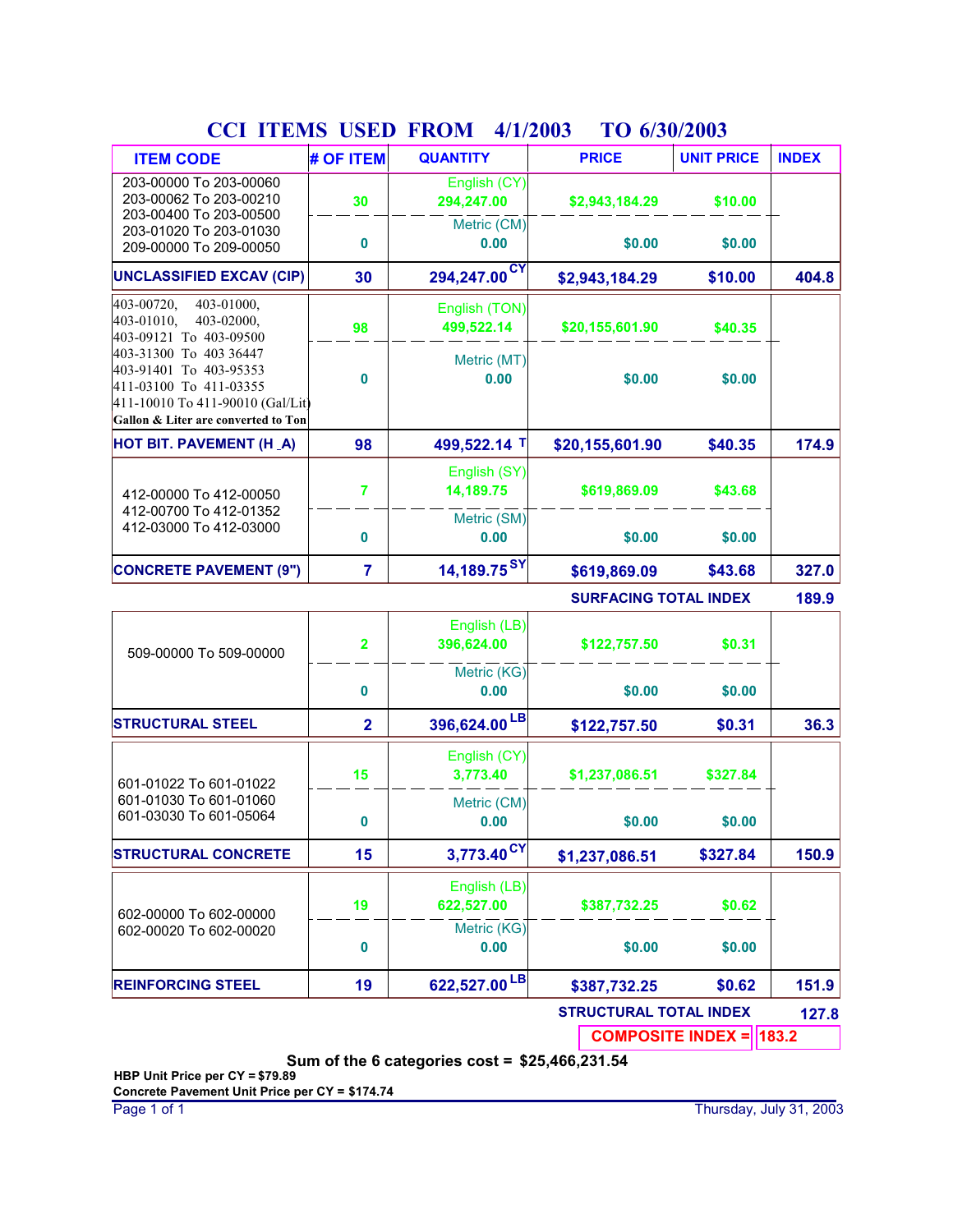Colorado Highway Construction Cost Index Graph and Tabulations (1987 Base Year) **Colorado Highway Construction Cost Index Graph and Tabulations (1987 Base Year)**

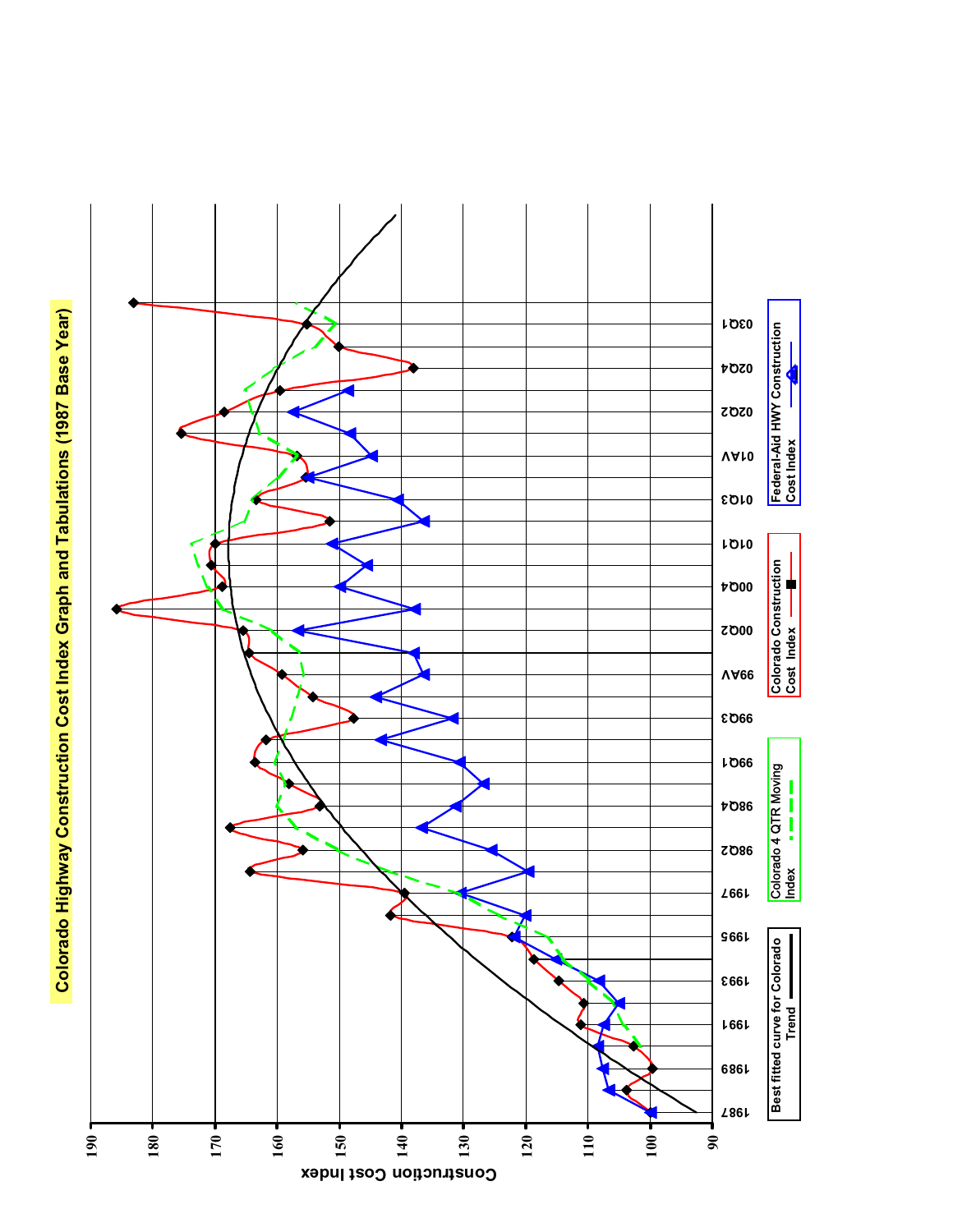|             |             |                               |       |                                                       |                |                              |                   |                    | Colorado Highway Construction Cost Index Graph and Tabulations (1987 Base Year) |                          |                                       |                 |                                  |                       |                            |                    |
|-------------|-------------|-------------------------------|-------|-------------------------------------------------------|----------------|------------------------------|-------------------|--------------------|---------------------------------------------------------------------------------|--------------------------|---------------------------------------|-----------------|----------------------------------|-----------------------|----------------------------|--------------------|
| <b>YEAR</b> | QTR.        | Earthwork<br><b>Bid Price</b> | Index | <b>Asph. Pavement</b><br>Bid Price <sub>.</sub> Index |                | Concrete<br><b>Bid Price</b> | Pavement<br>Index | Surfacing<br>Index | <b>Structural Concrete</b><br>Bid Price Index                                   |                          | Reinforcing Steel<br><b>Bid Price</b> | Index           | <b>Structural :</b><br>Bid Price | Index<br><b>Steel</b> | <b>Structural</b><br>Index | Composite<br>Index |
| 1987        | 1987        | \$2.47                        |       | \$23.17                                               |                | \$13.36                      |                   | 100.0              | \$217.32                                                                        |                          | \$0.41                                |                 | \$0.85                           |                       | 100.0                      | 100                |
| 1988        | 1988        | \$2.92                        |       | \$23.88                                               | 103            | \$13.84                      | g                 | 103.1              | \$195.02                                                                        |                          | \$0.45                                | 110<br>1        | \$0.89                           | 104                   | 96.7                       | 103.7              |
| 1989        | 1989        | \$2.57                        | 103   | \$23.67                                               | 102            | \$11.65                      |                   | 100.6              | \$199.41                                                                        | $\frac{8}{9}$            | \$0.40                                | 57              | \$0.88                           | ယ<br>103              | 95.3                       | 99.6               |
| 1990        | 1990        | \$2.78                        | 112.  | \$23.98                                               | 103            | \$15.09                      | <u>بة</u>         | 104.5              | \$190.86                                                                        | 87.8                     | \$0.37                                | 90              | \$0.99                           | 116.0                 | 94.1                       | 102.7              |
| 1991        | 1991        | \$3.31                        | 33    | \$26.25                                               |                | \$16.03                      | <u>ន</u>          | 114.0              | \$195.43                                                                        | 89                       | \$0.38                                | 83              | \$0.89                           | ĦЛ                    | 93.5                       | 111.2              |
| 1992        | 1992        | \$2.77                        |       | \$26.20                                               |                | \$23.82                      |                   | 119.8              | \$216.87                                                                        | ၜၟ                       | \$0.36                                | 78              | \$0.71                           | စ္တ                   | 94.0                       | $\frac{0}{10}$     |
| 1993        | 1993        | \$3.25                        | 131   | \$27.74                                               | $\frac{9}{10}$ | \$16.75                      |                   | 121.3              | \$212.43                                                                        | 5                        | \$0.37                                | 8               | \$0.79                           | 8                     | 95.3                       | 114.               |
| 1994        | 1994        | \$3.56                        | 144   | \$28.40                                               | 122            | \$18.78                      | 140.6             | 124.4              | \$219.94                                                                        | 101.2                    | \$0.37                                | 89              | \$0.67                           | 78.8                  | 94.4                       | 118.8              |
| 1995        | 1995        | \$3.41                        | 138.  | \$30.25                                               | 130.           | \$17.82                      | 133.              | 130.8              | \$211.29                                                                        | 56                       | \$0.39                                | $\frac{6}{4}$   | \$0.90                           | <u>ທ</u><br>105.      | 98.3                       | 122.3              |
| 1996        | 1996        | \$4.46                        | 180   | \$32.73                                               | 141            | \$19.22                      | 143               | 141.5              | \$265.98                                                                        | 122                      | \$0.43                                | 105             | \$1.09                           | ഥ<br>128              | 120.2                      | 141.7              |
| 1997        | 1997        | \$4.24                        | 171   | \$32.92                                               | 142            | \$21.39                      | 160               | 143.9              | \$246.29                                                                        | ო<br><u>13</u>           | \$0.45                                | 110.            | \$1.01                           | <u> တ</u><br>117      | 113.8                      | 139.6              |
| 1998        | 98Q1        | \$5.30                        | 214   | \$36.20                                               | 156.2          | \$30.88                      | 231               | 164.0              | \$292.00                                                                        | 134.                     | \$0.48                                | $\frac{6}{10}$  | (61.00)                          | ں<br>ہ                | 129.9                      | 164.4              |
| 1998        | 98Q2        | \$4.76                        | 192.6 | \$36.52                                               | 157.6          | \$24.23                      | 181.              | 160.1              | \$264.38                                                                        | 121.7                    | \$0.48                                | 116.0           | (61.00)                          | ۹                     | 120.3                      | 55.8               |
| 1998        | 98Q3        | \$2.69                        | 230.4 | \$35.21                                               | $\frac{14}{1}$ | \$34.18                      | 255.              | 162.6              | \$295.21                                                                        | œ<br>135.                | \$0.22                                | 126.            | (61.00)                          | ۹.<br>۲               | 133.6                      | 167.5              |
| 1998        | 98Q4        | \$4.33                        | 175.  | \$34.53                                               | 149.           | \$28.64                      | 214               | 155.8              | \$291.27                                                                        | 134                      | \$0.51                                | 125             | (61.00)                          | Q<br>۳                | 131.9                      | 153.1              |
| 1998        | 98AV        | \$4.89                        | 198.0 | \$35.72                                               | 154.           | \$26.54                      | 198               | 158.7              | \$283.01                                                                        | $\frac{8}{30}$           | \$0.50                                | <u>ss</u>       | (61.00)                          | Q                     | 128.2                      | 158.1              |
| 1999        | 99Q         | \$5.91                        | 239.  | \$36.57                                               | 157            | \$18.57                      | 139.              | 155.9              | \$335.29                                                                        | 54.                      | \$0.59                                | 144.            | \$0.54                           | œ<br>යි.              | 134.1                      | 163.5              |
| 1999        | 99Q2        | \$5.34                        | 216.0 | \$35.09                                               | 151.4          | \$21.90                      | 163.9             | 152.7              | \$326.59                                                                        | 150.3                    | \$0.61                                | 149.8           | \$1.15                           | 135.3                 | 147.1                      | 161.8              |
| 1999        | 99Q3        | \$4.42                        | 178.8 | \$36.62                                               | 158.           | \$24.59                      | 184.              | 160.7              | \$298.62                                                                        | 137                      | \$0.52                                | 125             | (61.00)                          | ۹.                    | 107.2                      | 147.7              |
| 1999        | 99Q4        | \$4.11                        | 166.  | \$33.96                                               | 146.6          | \$33.04                      | 247               | 156.9              | \$305.27                                                                        | ю<br>140.                | \$0.50                                | $\frac{21}{2}$  | \$1.46                           | 171                   | 143.0                      | 154.3              |
| 1999        | <b>NV66</b> | \$4.94                        | 199.  | \$35.23                                               | 152.           | \$22.78                      | 170               | 153.9              | \$310.56                                                                        | <u> တ</u><br>142.        | \$0.54                                | 132.            | \$1.41                           | 165                   | 145.3                      | 159.2              |
| 2000        | 00Q1        | \$5.11                        | 206.9 | \$36.84                                               | 159.0          | \$21.73                      | 162               | 159.4              | \$341.22                                                                        | 157.0                    | \$0.45                                | $\frac{10}{1}$  | (61.00)                          | ٥ <sub>٠</sub>        | 145.7                      | 164.5              |
| 2000        | 00Q2        | \$4.41                        | 178.  | \$40.71                                               | 175.           | \$11.84                      | <u>ဆွ</u>         | 166.8              | \$374.75                                                                        | rö<br>172.               | \$0.47                                | $\frac{14}{1}$  | \$1.25                           | 146.                  | 155.9                      | 165.5              |
| 2000        | 00Q3        | \$6.42                        | 259   | \$43.57                                               | 188.0          | \$22.69                      | 169               | 186.2              | \$355.44                                                                        | 163.6                    | \$0.47                                | $\frac{4}{1}$   | \$0.96                           | بە<br>11              | 143.5                      | 185.8              |
| 2000        | 00Q4        | \$4.77                        | 193   | \$38.42                                               | 166.0          | \$43.65                      | 326               | 182.4              | \$288.39                                                                        | 132                      | \$0.51                                | 123             | \$1.16                           | 136                   | 131.6                      | 168.9              |
| 2000        | <b>OOAV</b> | \$5.25                        |       | \$40.02                                               |                | \$20.56                      | <u>යි</u>         | 170.8              | \$346.82                                                                        | 59                       | 47.04                                 | 115             | \$1.18                           | 38                    | 146.8                      | 170.7              |
| 2001        | 01Q1        | \$4.14                        | 167.  | \$40.40                                               | 175.           | \$37.17                      | 278               | 185.0              | \$311.48                                                                        | $\frac{43}{5}$           | \$0.51                                | $\frac{23}{2}$  | \$0.00                           | 0.0                   | 138.6                      | 170.0              |
| 2001        | 01Q2        | \$4.78                        | 193.  | \$35.62                                               | 154.0          | \$13.66                      | 102               | 148.5              | \$282.89                                                                        | 130.2                    | \$0.50                                | 122             | \$0.00                           | 0.0                   | 128.3                      | 151.5              |
| 2001        | 01Q3        | \$4.29                        |       | \$41.20                                               |                | \$20.63                      | ηŞ,               | 175.4              | \$297.55                                                                        | .<br>36                  | \$0.50                                | $\frac{20}{5}$  | \$1.29                           | 51                    | 136.8                      | 163.4              |
| 2001        | 01Q4        | \$3.13                        | 126   | \$34.33                                               | 147            | \$47.93                      | 358               | 169.8              | \$335.74                                                                        | ယ္<br>154                | \$0.45                                | $\frac{10}{1}$  | \$0.00                           | ခ                     | 143.7                      | 155.3              |
| 2001        | <b>OHAV</b> | \$4.19                        | 69    | \$38.67                                               | 167            | \$17.45                      |                   | 163.2              | \$303.22                                                                        | 5<br>39                  | \$0.50                                | $\overline{20}$ | \$1.29                           | 51.                   | 138.4                      | 56.8               |
| 2002        | 02Q1        | \$6.25                        | ř.    | \$37.53                                               | 163            | \$31.12                      |                   | 169.3              | \$293.38                                                                        | ඝ                        | \$0.53                                | <u>ဇွ</u>       | \$0.00                           | ö                     | 133.7                      | 175.4              |
| 2002        | 02Q2        | \$5.69                        | ౭     | \$39.67                                               |                | \$28.33                      |                   | 175.4              | \$294.41                                                                        |                          | 60.50                                 |                 | \$0.70                           |                       | 121.9                      | 168.6              |
| 2002        | 02Q3        | \$4.42                        | 78    | \$34.98                                               | ېق             | \$25.51                      | 8                 | 155.1              | \$299.12                                                                        |                          | \$0.49                                |                 | \$2.11                           |                       | 156.6                      | G<br>159.          |
| 2002        | 02Q4        | \$2.31                        | 83    | \$38.71                                               | 167            | \$21.26                      | 159               | 166.2              | \$257.37                                                                        | 118                      | \$0.49                                | 120             | \$0.81                           | 8                     | 114.1                      | 138.1              |
| 2002        | 02AV        | \$3.74                        | 151   | \$37.99                                               | 164            | \$24.81                      | 85                | 166.2              | \$285.35                                                                        | $\overline{\mathcal{E}}$ | \$0.50                                | $\overline{21}$ | \$0.78                           | <u>တ</u><br>5         | 121.4                      | 150.1              |
| 2003        | 03Q1        | \$4.23                        |       | \$36.48                                               | 158            | \$24.92                      | 186.              | 160.4              | \$283.25                                                                        | 130.4                    | \$0.57                                | တ<br>137        | \$0.00                           | $\frac{0}{0}$         | 132.2                      | 155.2              |
| 2003        | 03Q2        | \$10.00                       | 404.8 | \$40.35                                               | 174.9          | \$43.68                      | 327.              | 189.9              | \$327.84                                                                        | 50.                      | \$0.62                                | 151.9           | \$0.31                           | 36.3                  | 127.8                      | 183.2              |
|             |             |                               |       |                                                       |                | <b>View Annual/Qtr</b>       |                   |                    | <b>View Tabular Report</b>                                                      |                          |                                       |                 |                                  |                       |                            |                    |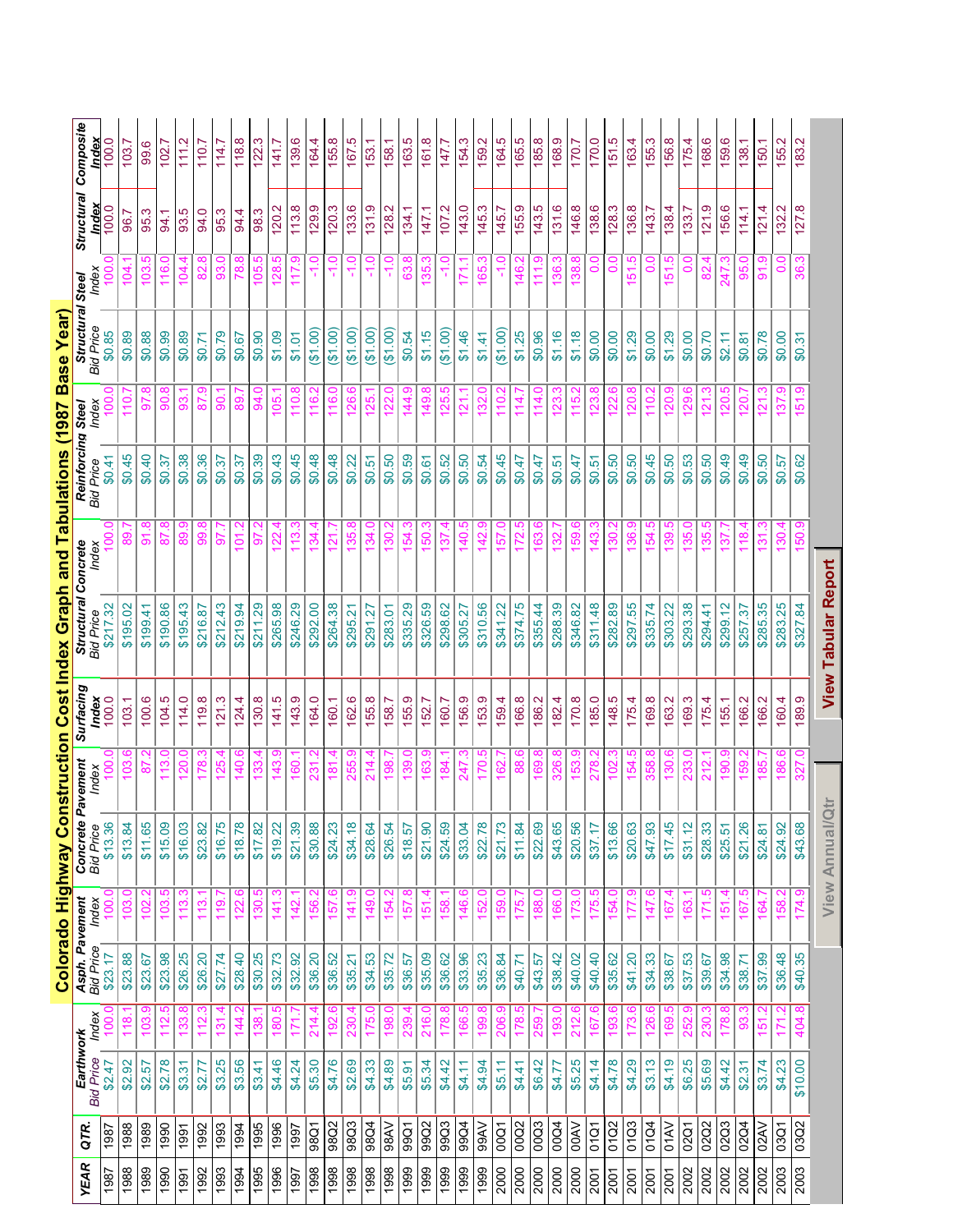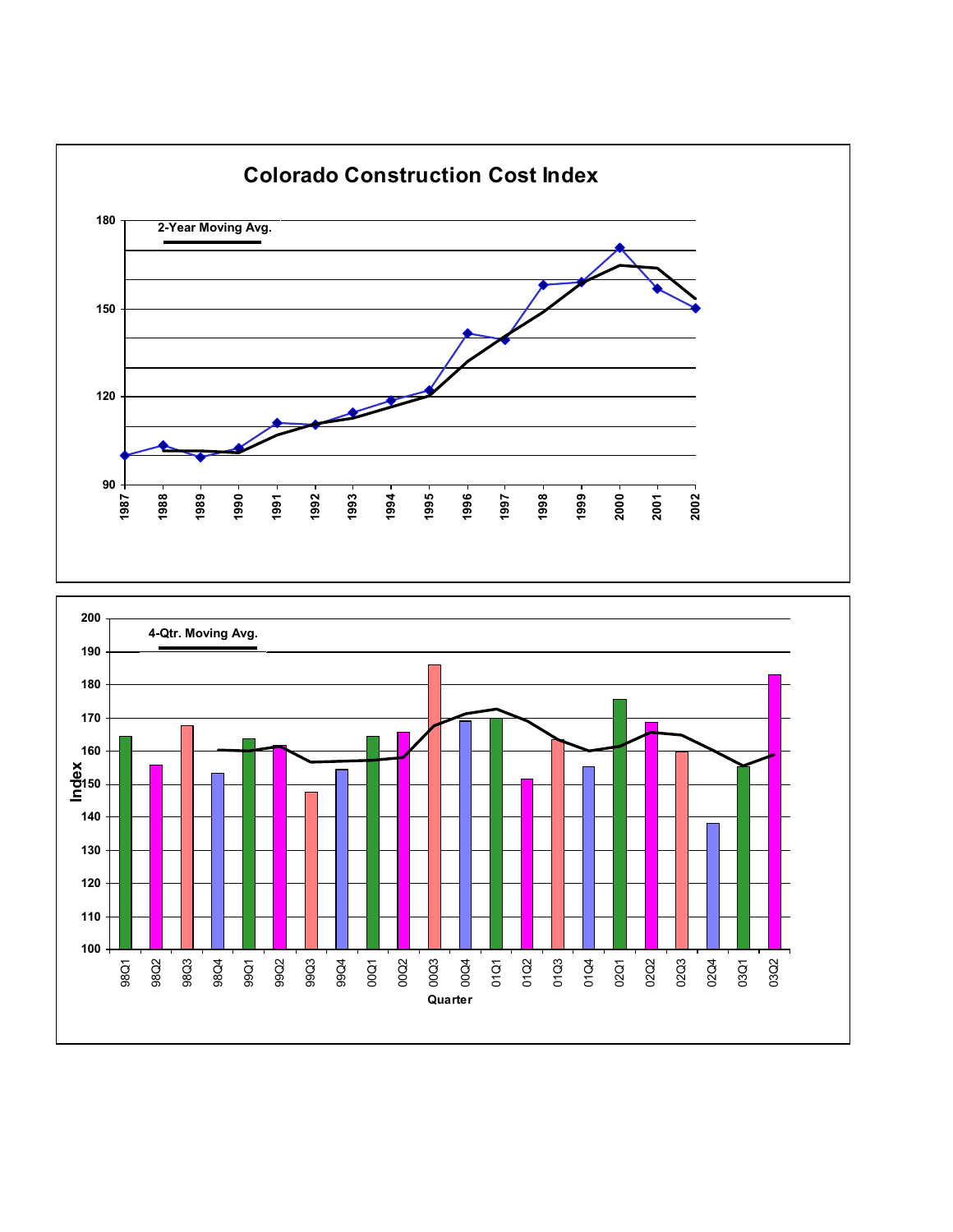## Comments:

This Colorado Construction Cost Index is composed of six indicator items and based on bid prices relative to the unit prices of 1987 (unit index=100).

## Earthwork (Excavation and Embankment):

The average price was \$10.00 a cu. yd. which is up \$5.77 from the previous quarter. The current quarter average price includes many small mountainous projects resulting in significantly higher prices. The previous quarter average price is comparable to the average bid price of \$3.74 a cu. yd. for the entire year 2002.

## Hot Bituminous Pavement:

The average price was \$43.68 a ton which is up \$18.76 from the previous quarter. Small quantities and less competition on asphalt projects bid this quarter led to higher prices. The previous quarter had good competition on large asphalt projects which contributed to a lower bid price.

## Concrete Pavement:

The average price was \$43.68 a sq. yd. which is up \$18.76 from the previous quarter. The current quarter had two large remote bridge projects which resulted in a high average price. The previous quarter average price was comparable to the average bid price of \$24.81 a sq. yd. for the entire year 2002.

## Structural Steel:

The average price was \$0.31 a lb which primarily due to a very competitive bid on a project in Region 5 which was significantly below the average price of \$0.78 for the entire year 2002. There were no structural steel items in the previous quarter.

## Structural Concrete:

The average price was \$327.84 a cu. yd. which is up \$44.59 from the previous quarter. The current quarter had many small specialty bridge projects which resulted in a high average. The previous quarter average price was comparable to the average bid price of \$285.35 a lb. for the entire year 2002.

## Reinforcing Steel:

The average price was \$0.62 a lb which is up \$0.05 a lb from the previous quarter. The higher price is reflective of the smaller projects and less competition during the current quarter.

## ADDITIONAL INFORMATION:

For the 1st quarter, the category indices showing an increase were Earthwork, Hot Bituminous Pavement, Concrete Pavement, Structural Concrete, and Reinforcing Steel. The Index level for structural steel is below the average for 2002.

51 projects were bid and awarded this quarter for a total of \$60,037,939.77. By comparison, 66 projects were bid last quarter. The six categories for CCI items totaled \$25,466,231.54 which is 42.4% of total awarded amount. The competition for projects decreased from 5.41 to 4.57 bidders for each project on average.